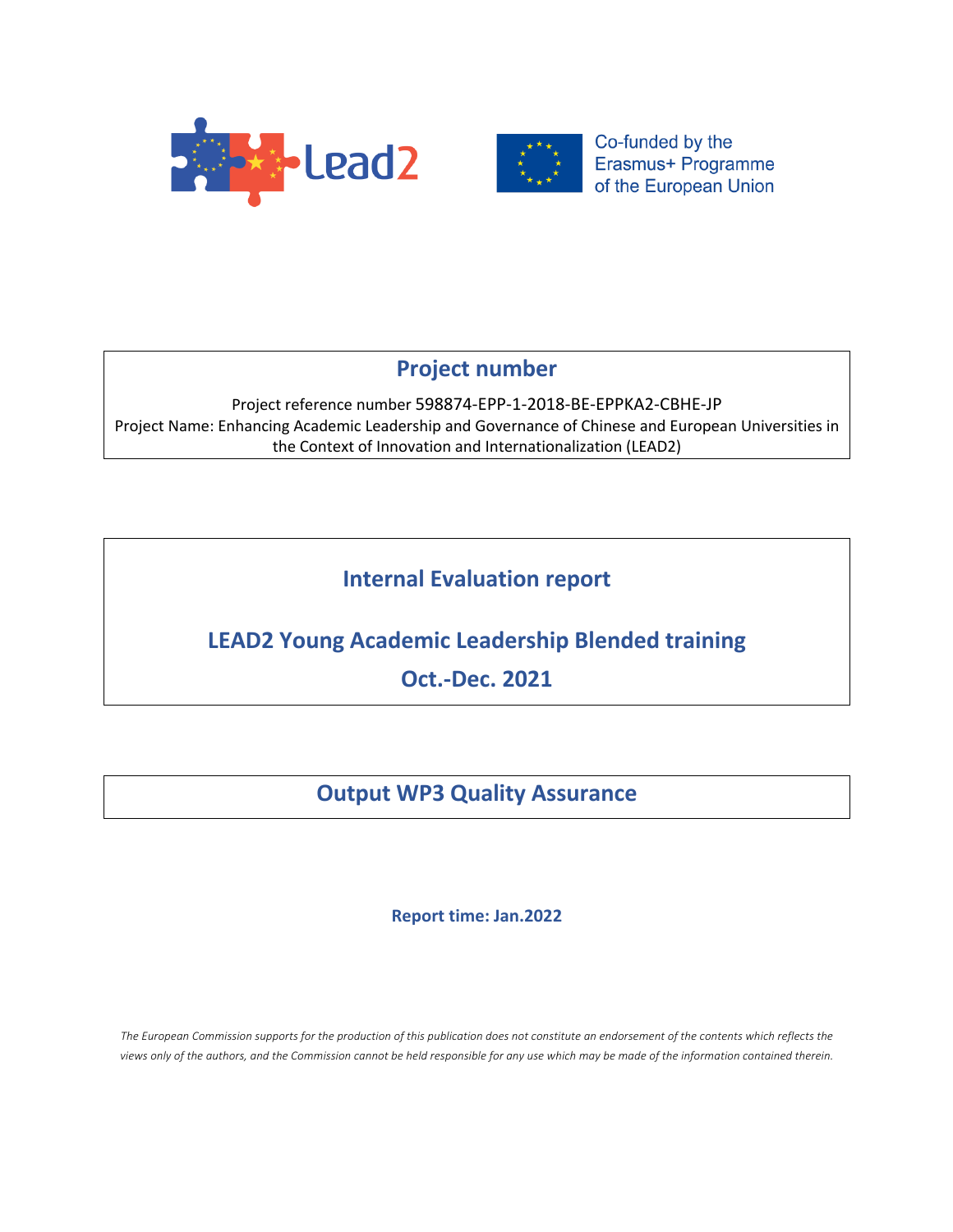



# **LEAD2 project partners**

- 1. Vrije Universiteit Brussel (VUB), Belgium Coordinator
- 2. UNIVERSIDADE NOVA DE LISBOA (NOVA), Portugal
- 3. University of Vienna (UniVie), Austria
- 4. Aarhus University (AU), Denmark
- 5. Middle East Technical University (METU), Turkey
- 6. Silesian University of Technology (SUT), Poland
- 7. National Academy of Education Administration (NAEA), Beijing, China
- 8. Tongji University (TJU), Shanghai, China
- 9. Beijing Normal University (BNU), Beijing, China
- 10. Yunnan Normal University (YNNU), Kunming, China
- 11. China University of Geosciences (CUG), Wuhan, China
- 12. Guangxi Normal University (GXNU), Guilin, China

## **I. INTRODUCTION**

The Blended training program on Young Academic Leadership took place from 4 October 2021 to 17 December 2021, aiming at Young Academic Leaders in Chinese higher education institutions (YAL Autumn 2021 Class). There were 131 Registered training participants. This training program is jointly organized by the 12 LEAD2 project partners. This blended training program includes online lecture sessions, MOOC learning, and F2F exchange and peer learning sessions.

The Young Academic Leadership Blended training program included key topics that are important for the academic leadership development. The main topics include: a). the need for university governance and academic leadership; b). leadership theories, leadership styles and their applications; c). university governance convergence and the development of university governance structural models and changes in higher education; d). the qualities and competencies of Young Academic Leadership; e). cases related to academic leadership in international cooperation; f). challenges and strategies for young academic leadership in crosscultural cooperation; g). differences and challenges among European and Chinese researchers and students in the area of teaching and research; h). main factors related to mid-level leadership development of 'famous' academic leaders; i). senior academic leaders' experiences and reflections about academic leadership development; j). importance of how to balance the academic roles and the management roles of academic leaders; k). guidance with peer-to-peer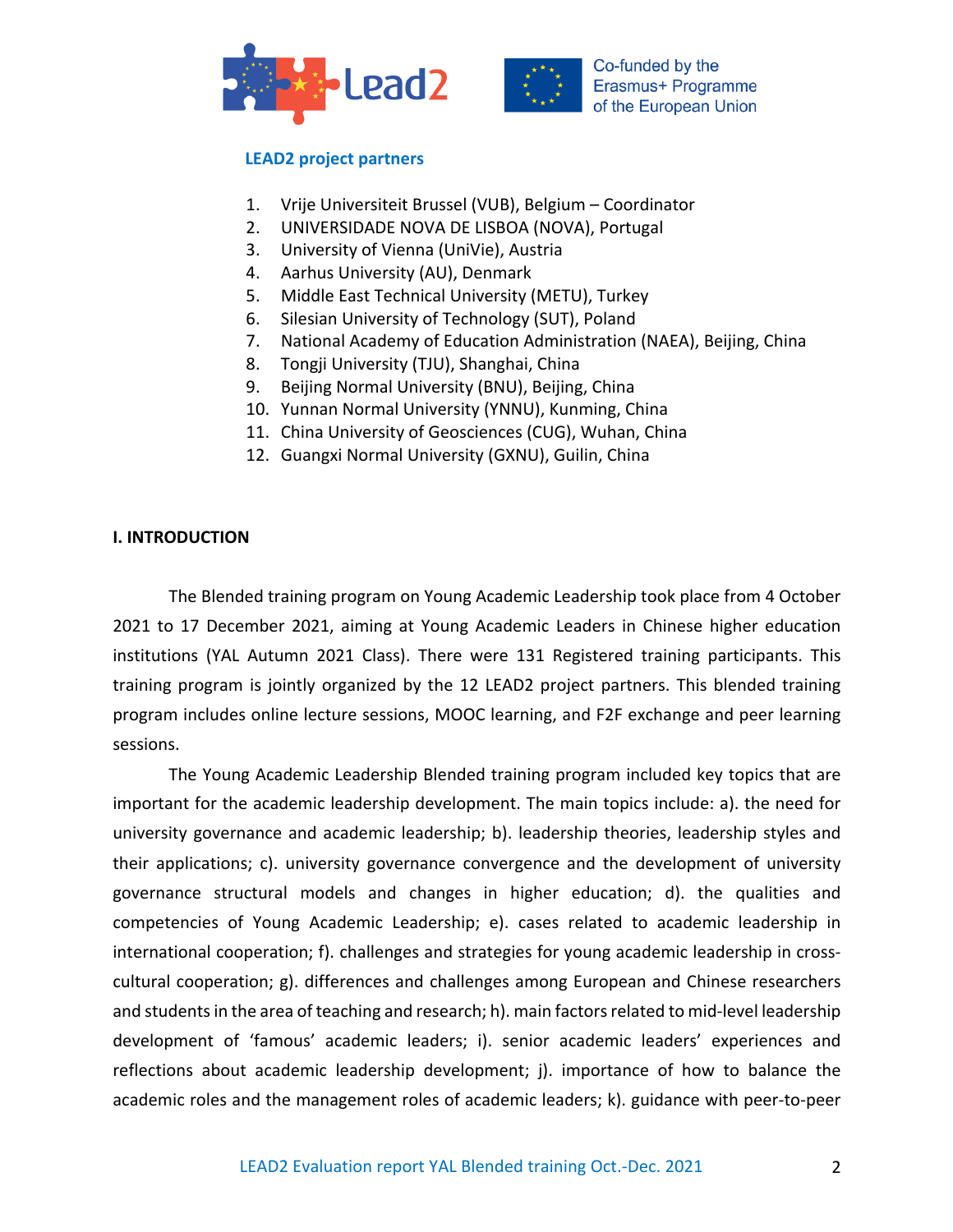



coaching regarding academic leadership growth paths & exchanges; l). academic leadership in internationalization and virtual internationalization.

The training program includes 9 sessions of online lectures and 2 sessions of face-to-face (F2F) workshops and exchanges of experiences among Chinese young academic leaders. The training program members were divided into 6 training discussion groups to facilitate group discussions during each session. This training went in parallel to the LEAD2 MOOC Series Leadership Development for Young Academic Leaders. In this way, the participants followed both the online and face-to-face sessions of the training program, as well as the MOOC course.

In order to evaluate the quality of the training, participants were invited to fill in the evaluation forms after they finished the training course. The survey consists of closed and openended questions. In addition, the participants completed a self-report covering their learning experiences and gains from this blended training program. Through utilizing a five-point scale, close-ended and open-ended questions queried participants' level of agreement on the overall quality of the events and each specific section as well as the contribution to the knowledge, the opportunities to learn from other participants and expectations met. Furthermore, data analysis has been set up: descriptive statistics (mean, standard deviations, and frequencies) have been calculated for the close-ended questions, while the qualitative approach has been applied for the open-ended questions.

To that end, the report presents the results of this evaluation as follow: session 2.1 presents the demographic characteristics of the respondents, session 2.2 performs an assessment based on close-ended questions, session 2.3 carries out an evaluation based on openended questions.

This evaluation survey and the evaluation report is part of the internal quality assurance (WP3) of the LEAD2 project.

### **II. RESULTS**

### **2.1. Demographic characteristics of the respondents**

As can be seen in Figure 1, participants from YAL Blended training course were predominantly Female 58%). The mean age was 35 (M=34,84, SD= 9.14).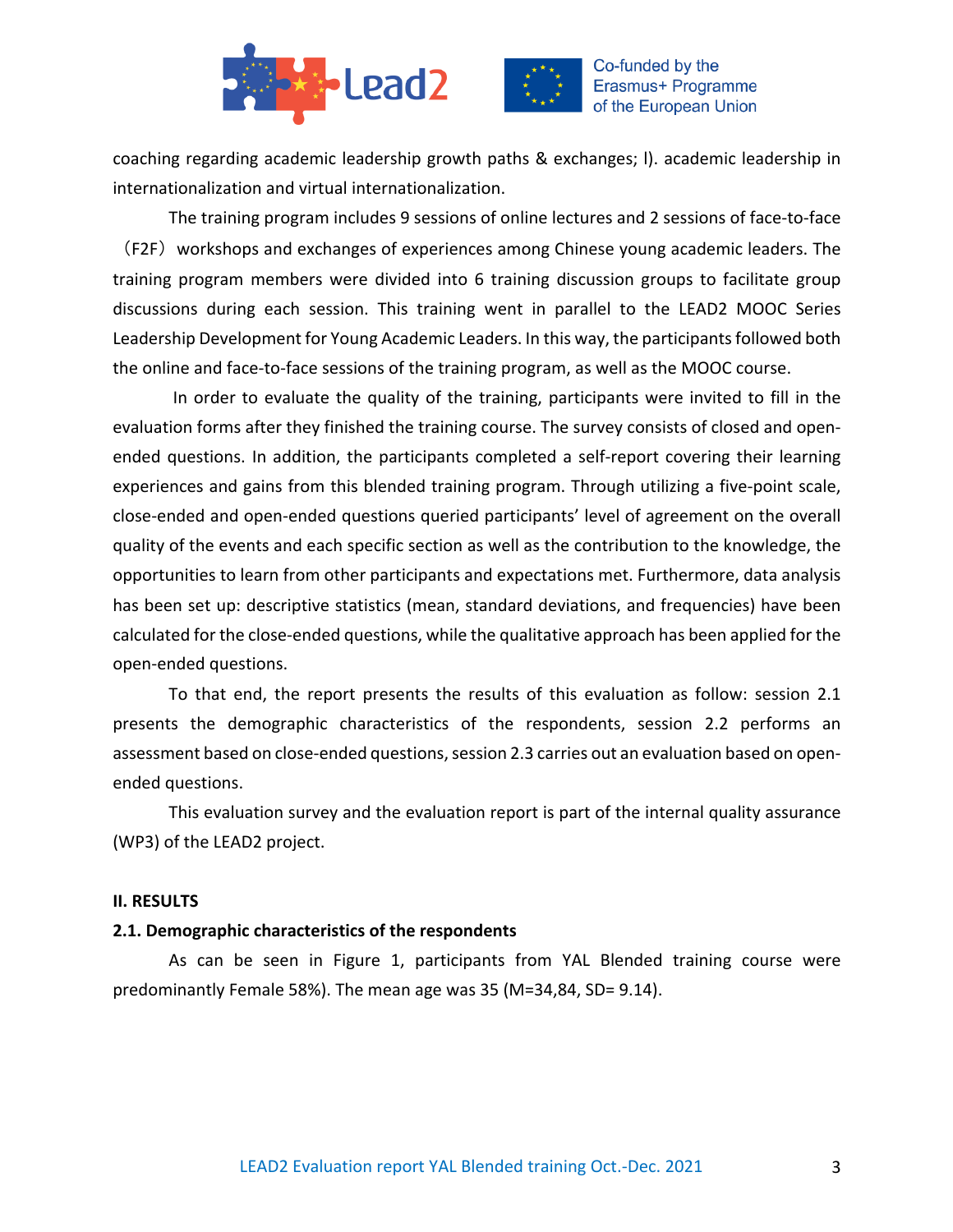





When participants' education levels were asked, 62% reported having a PhD's degree or equivalent, and 32% reported having a Master's degree or equivalent, and only 6% reported having a Bachelor's degree or equivalent.



*Figure 3. Educational attainment*

Regarding the current academic roles (*Figure 4*), a majority of participants reported holding academic positions including head of department, dean or vice-dean in their institutions (52%), 48% of the participants reported not holding academic positions. Concerning leadership experience, a majority of the participants reported having less than 5 years of leadership experience while 22% of the attendees reported having more than 5 years of leadership experience.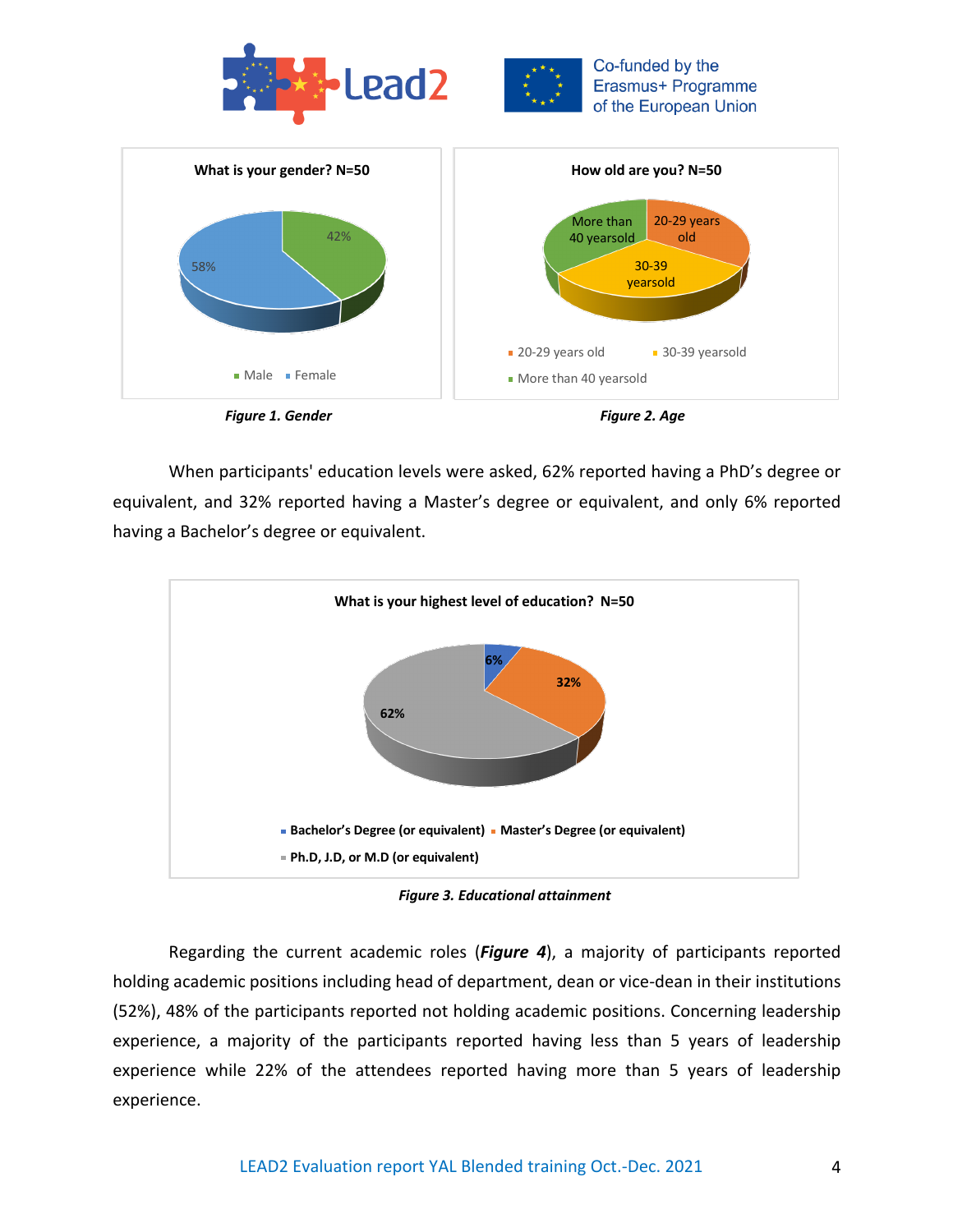







### **2.2. Results for the close-ended questions**

The survey used to collect data on learners' perceptions towards outcomes and effectiveness of the blended training course. To be specific, participants were asked about the overall quality of the blended training course, the extent to which the training program enriches their knowledge on university governance and academic leadership and fulfils their expectations. The survey was sent to all of the participants after the blended training program finished in December 2021. For all closed-ended questions, the higher scores received implied the higher quality perceived by the participants. The results are presented below.

#### *2.2.1. Satisfaction with the training courses*

Satisfaction with the training courses perceived by participants is complemented by three main components: overall experience, achieved goals obtained after the training course, and whether the participants recommend the Blended training course to friends/ colleagues.

Concerning overall experience, participants were asked to what extent they were satisfied with the Blended training course. As shown in *Figure 6*, the findings revealed that most of the participants were satisfied with the training course. To be more specific, 82% of the respondents reported "very satisfied" or "extremely satisfied" with the overall experience, while 14 % of the participants reported, "satisfied". Only 2 % of the attendees reported "slightly satisfied" or "not satisfied" with the overall experience.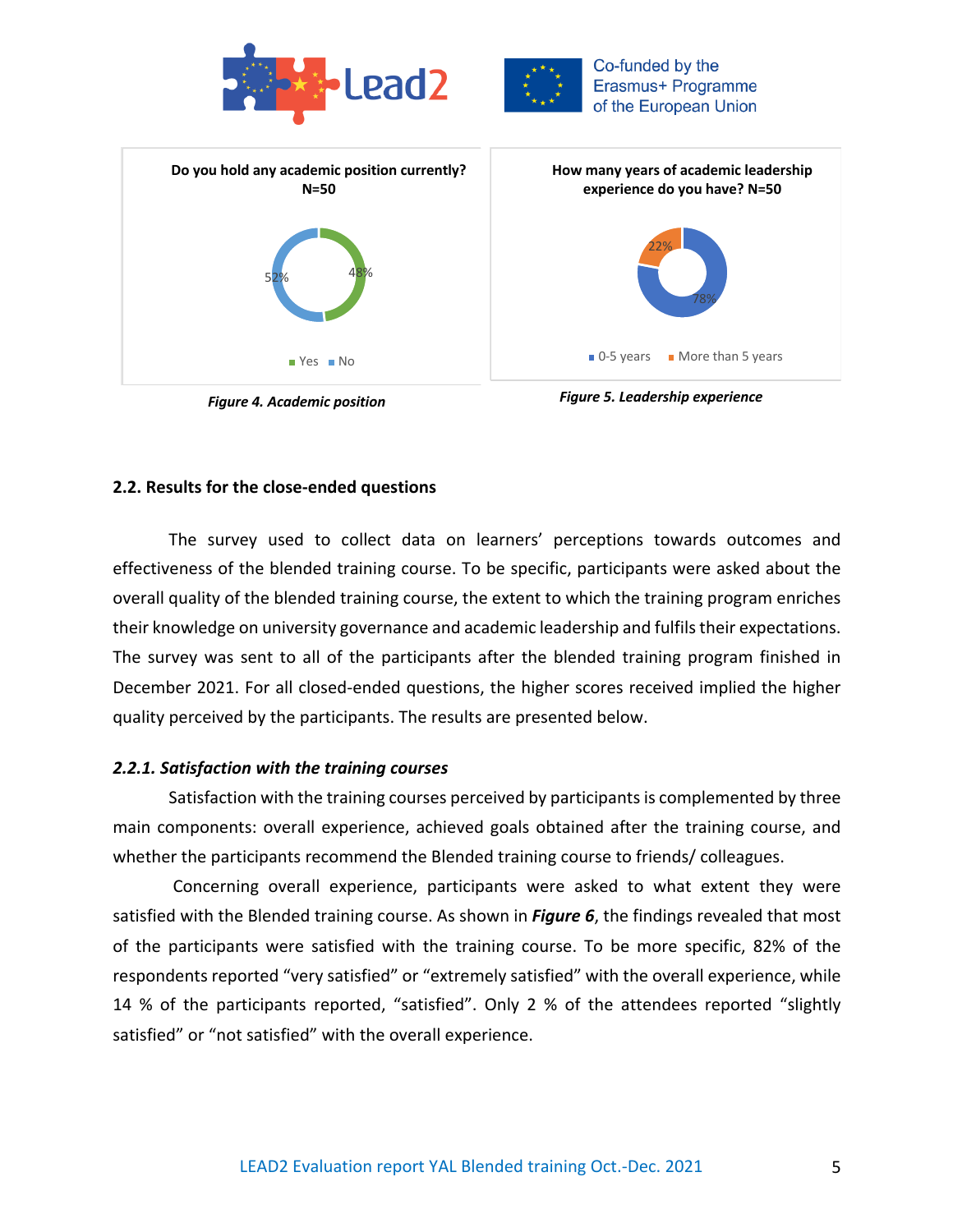



*Figure 6. Overall satisfaction with the Blended Training course*

Regarding the personal goals obtained after the training course, participants were asked whether they achieved their goals after finishing the training course. As shown in *Figure 7*, the most frequently selected options are "very satisfied" and "extremely satisfied" (40% and 34%, respectively). There was only 1 participant who reported "slightly satisfied" and two survey participants reported "not satisfied" with this aspect.



*Figure 7. Achieved goals after finishing the Blended Training course*

Regarding the last aspect of satisfaction, participants were asked whether they would recommend this course to their friends/ colleagues (*Figure 8*). The results indicated that the highest option of "strongly agree" is the most frequently selected (42%), followed by the option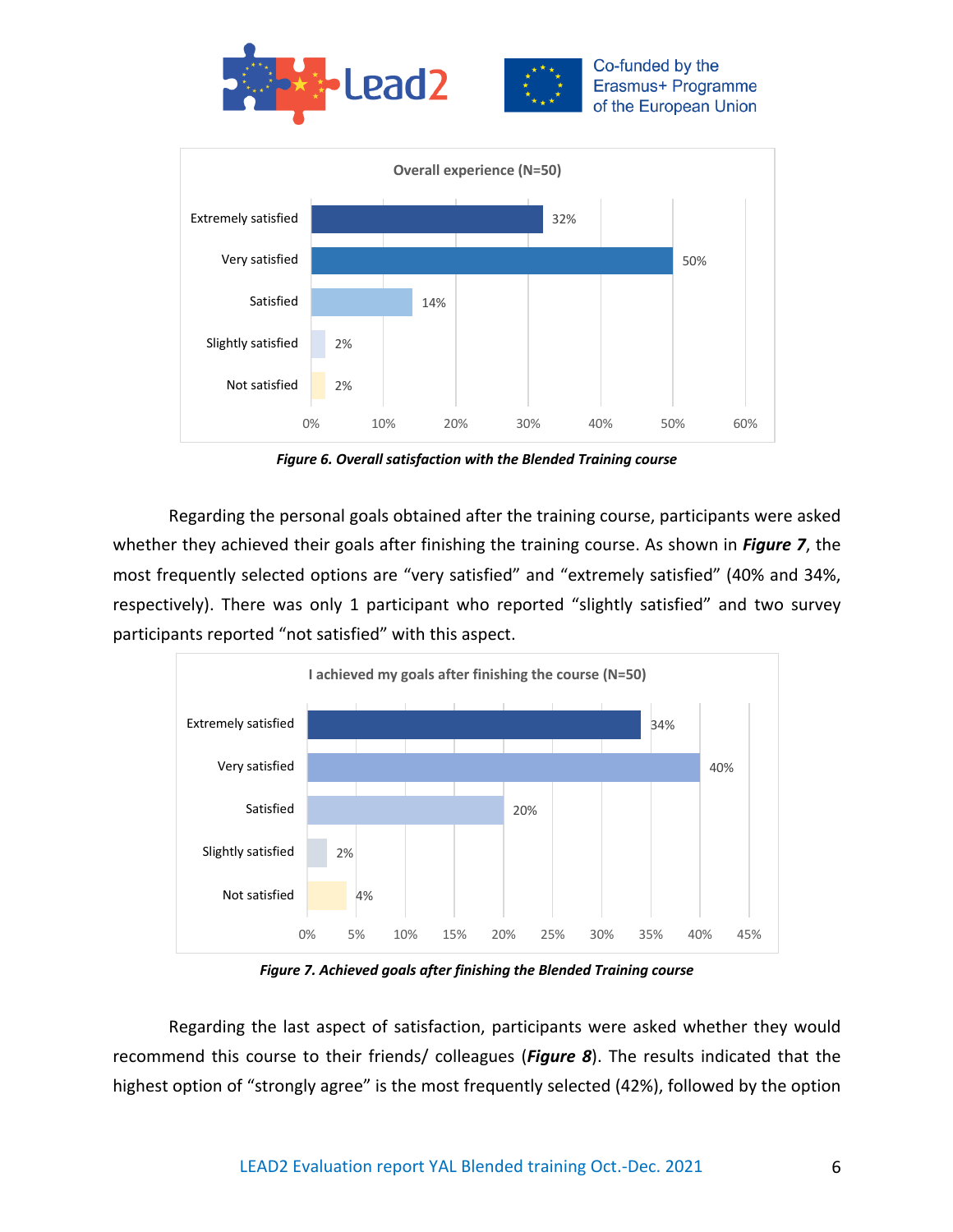

"very agree" (36%). 20% of the participants reported "agree" to recommend the training course to their friends/ colleagues. Although no participant in the sample rated the sessions as "slightly agree" in terms of recommendation, there were one participant who selected the "disagree" options



*Figure 8. Recommend the course to friends/colleagues*

Consistent with the frequency analysis, the descriptive analysis indicated that a majority of the participants reported highly satisfied with the training course. Shown in table 1, the mean scores were high to be considered as the sign of high satisfaction perceived for each scale item with the lowest mean of M= 4.00 (SD= .87) achieved for the achieved goals obtained after the training course.

| Table 1. Mean and standard deviations for satisfaction with the blended training course |  |  |
|-----------------------------------------------------------------------------------------|--|--|
|-----------------------------------------------------------------------------------------|--|--|

| Specific items                                     | м    | SD  |
|----------------------------------------------------|------|-----|
| Overall experience                                 | 4.08 | .85 |
| Achieved goals obtained after the training course. | 4.00 | .87 |
| Recommend the course to friends/colleagues         | 4.16 | .88 |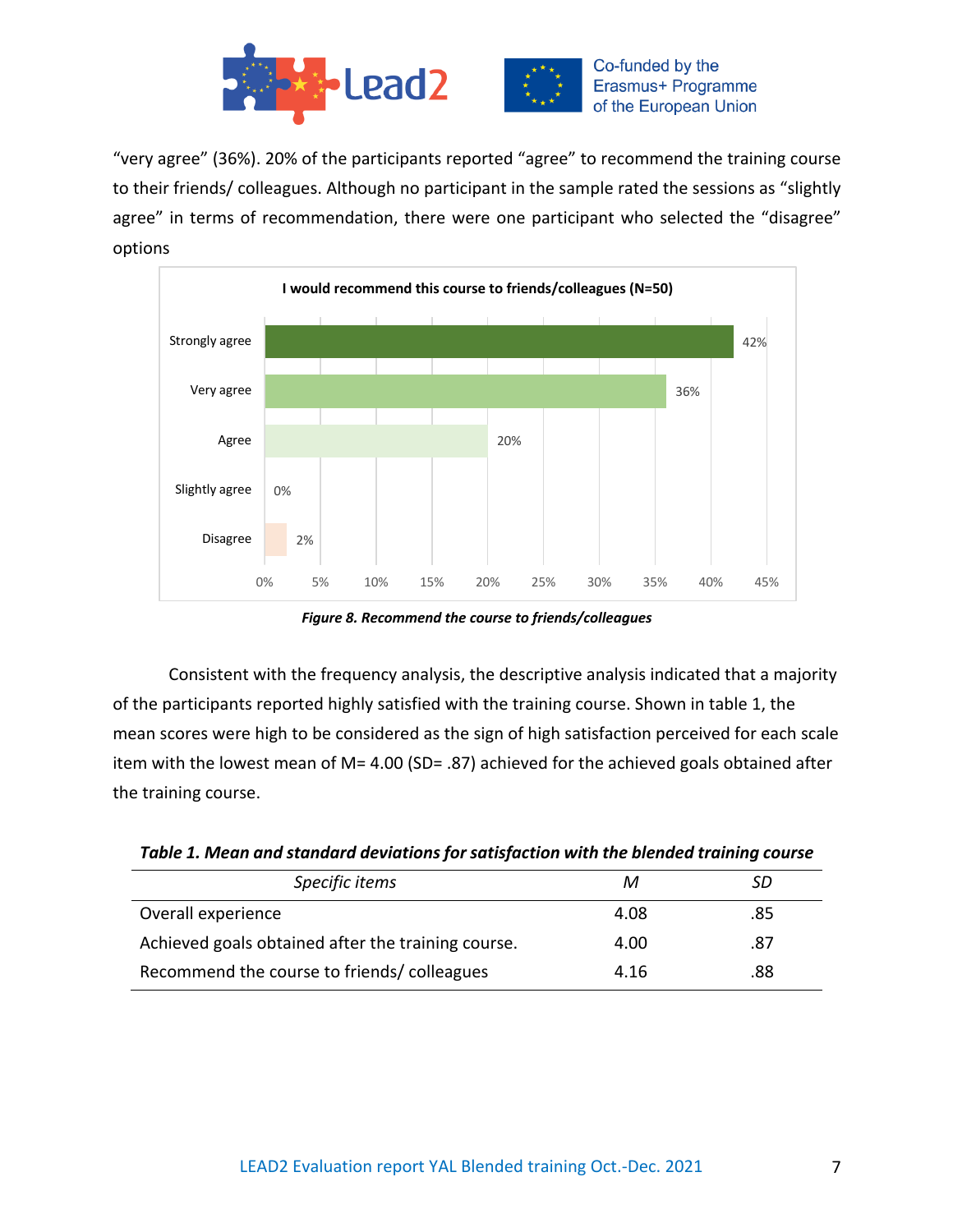



# *2.2.2. Quality of the course content*

*Figure 9, Figure 10, and Figure 11* illustrate the perception of the course content. In general, most of the participants agree on the high quality of the course content.

Concerning the challenging aspect of the course content, participants were asked to what extent the course effectively challenged them to think. The results showed that the most frequently selected options are "strongly agree" and "very agree" (46% and 44%, respectively). There were 8% of the participants selected the "agreed" option. While no participant chose the "slightly agree" option, there was 1 participant who reported "disagree" with the statement.



*Figure 9. Perceived outcomes towards the challenging aspect*

Regarding the course assignment, participants were asked whether the course assignments were interesting and stimulating. As shown in *Figure 10*, the highest option of "strongly agree" is the most frequently selected one (50%), followed by the option of "very agree" (36%). 12% of the participants agreed that the course assignments were interesting and stimulating. Although no participant in the sample rated the session as "slightly agree", one respondent selected the "disagree" option.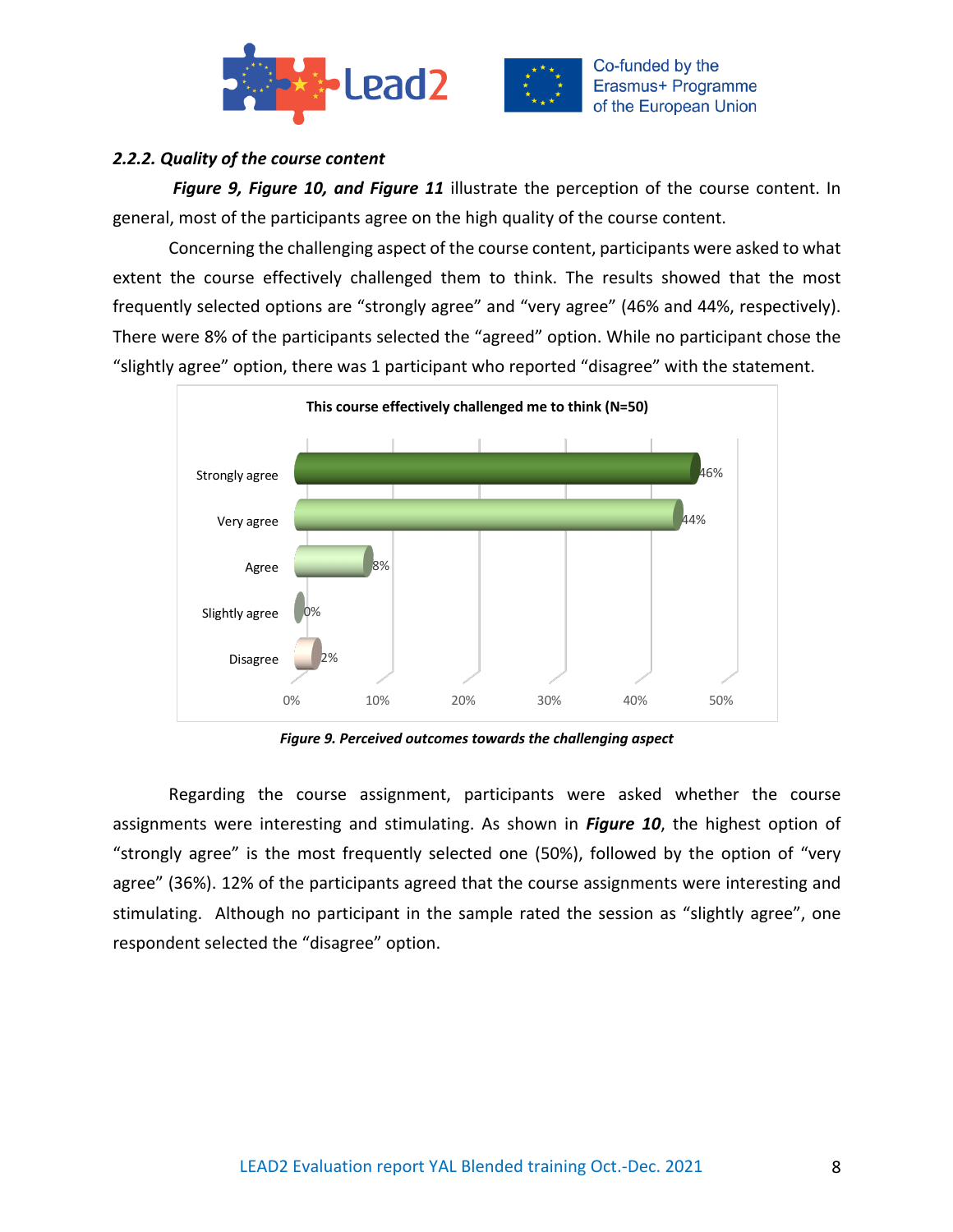



*Figure 10. Perceived outcomes of the course assignments*

As for the last aspect of the course content, survey participants were asked to what extent the course is up to date with developments in the field. As can be seen in *Figure 11*, a majority of the participants selected the two highest options, "strongly agree" or "very agree" (42% and 38%, respectively). There were 14% of the respondents who slightly agreed with the statement. Two participants selected the "slightly agree" option, and one respondent selected the option of "disagree".



*Figure 11. Perceived outcome towards updating developments in the field*

In line with the results of the previous questions, the high mean scores for three items illustrated strong evidence that the contents of the training course were relevant and practically significant. Further details are found in *Table 2.*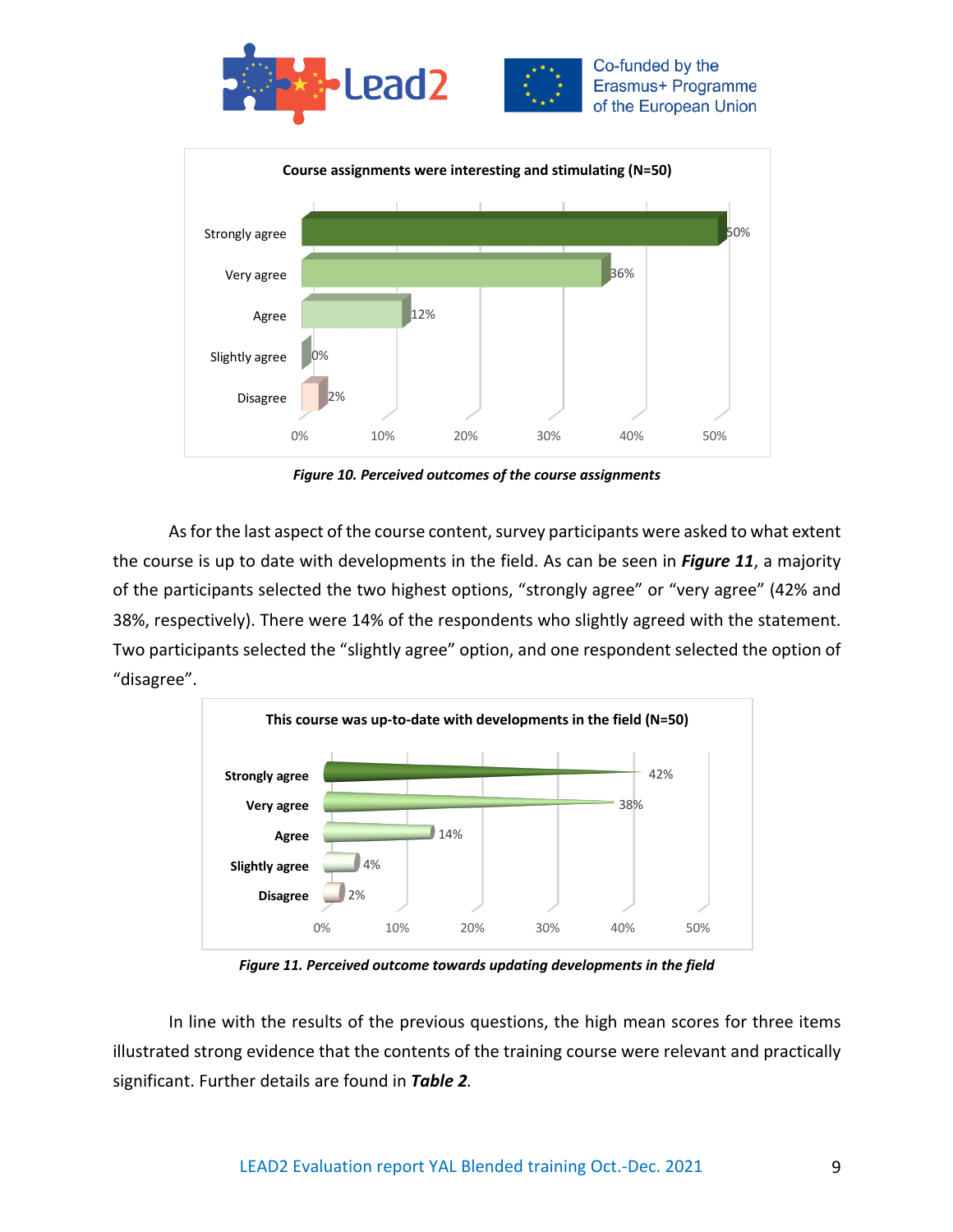



| Specific items                                    | м    | SD  |
|---------------------------------------------------|------|-----|
| Perceived outcomes towards the challenging aspect | 4.32 | .79 |
| Perceived outcomes of the course assignments      | 4.32 | .84 |
| Perceived outcome towards updating developments   | 4.14 | .94 |
| in the field                                      |      |     |

## *Table 2. Mean and standard deviations for quality of the course content*

# *2.2.3. Perceived knowledge obtained after the blended training course*

The perceived effectiveness of the blended training course in terms of knowledge obtained was evaluated on four main aspects, including an understanding of old and new challenges for HE in different contexts, understanding of ongoing challenges academic leaders are facing, knowledge of different leadership approaches, and awareness of the roles of leaders for educational innovation and internationalisation. Overall, most of the participants agreed that the course effectively helped them to enhance knowledge in academic leadership and university governance.

Concerning the first aspect of perceived knowledge obtained, participants were asked to what extent the course helps them to gain a better understanding of old and new challenges for HE in different contexts. The frequency analysis results showed that a substantial majority of attendees expressed a high level of knowledge enhancement. As shown in *Figure 12*, the most frequently selected options are between "very agree" and "strongly agree" (60% and 34%, respectively). While 4% of the respondents reported "agree" with the statement, one respondent reported "slightly agree". No participant selected the "disagree" option.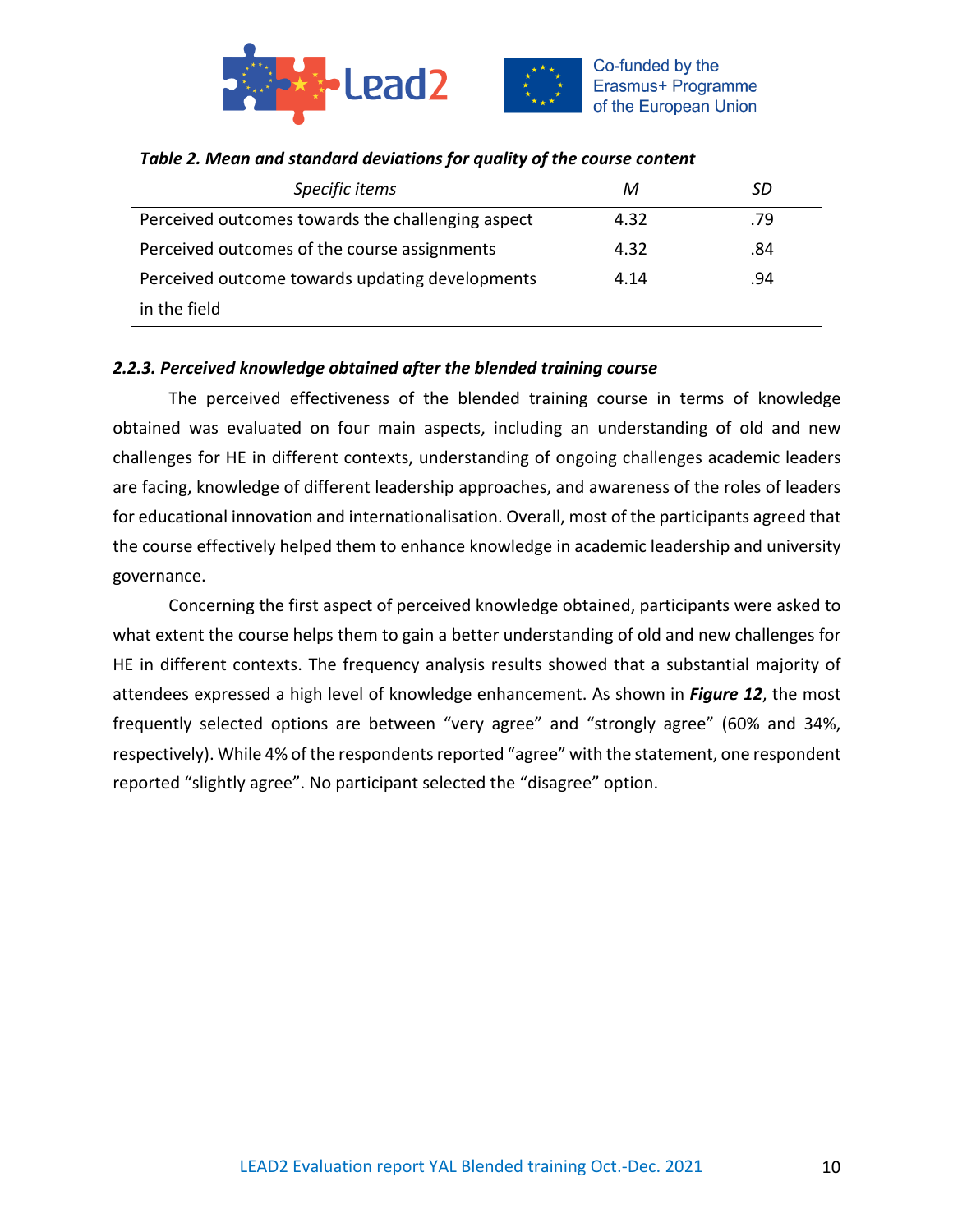



*Figure 12. Perceived knowledge of understanding old and new challenges for HE in different contexts*

Participants were asked to what extent the blended training course helped them better understand the ongoing challenges academic leaders are facing. As illustrated in **Figure 13**, a majority of the participants selected the highest options of "very agree" or "strongly agree" (52% and 36%, respectively). While 10% of the attendees selected the "agree" option, no attendee selected the "slightly agree" option. There was only one participant who selected the "disagree" option.



*Figure 13. Perceived knowledge of understanding challenges academic leaders are facing*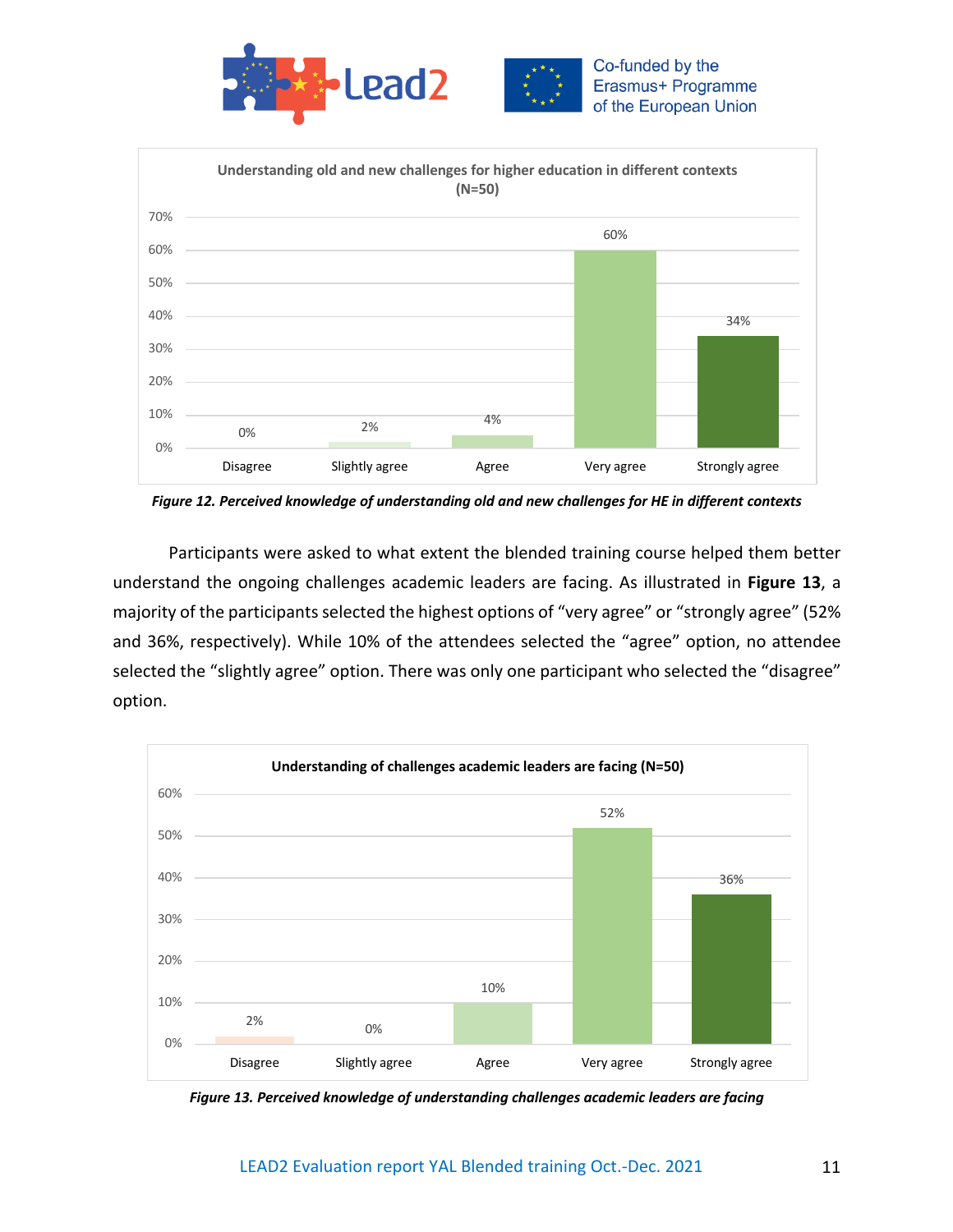



Concerning perceived knowledge of leadership approaches, the findings showed that the respondents highly agreed with the statement. As illustrated in *Figure 14*, more than 90% of the participants selected "very agree" or "strongly agree" options. In addition, 4% of the attendees reported "agree", and 2% of the respondents reported "slightly agree". No participant selected the "disagree" option.



*Figure 14. Perceived knowledge of different leadership approaches*

The last aspect of perceived knowledge obtained was about the awareness of the roles of academic leaders for educational innovation and internationalisation. As shown in *Figure 15*, a majority of the respondents selected options of "very agree" or "strongly agree" (60% and 32%, respectively. However, while 6% of the respondents selected the "agree" option, no participant selected the "slightly agree" option. There was only one participant who selected the "disagree" option.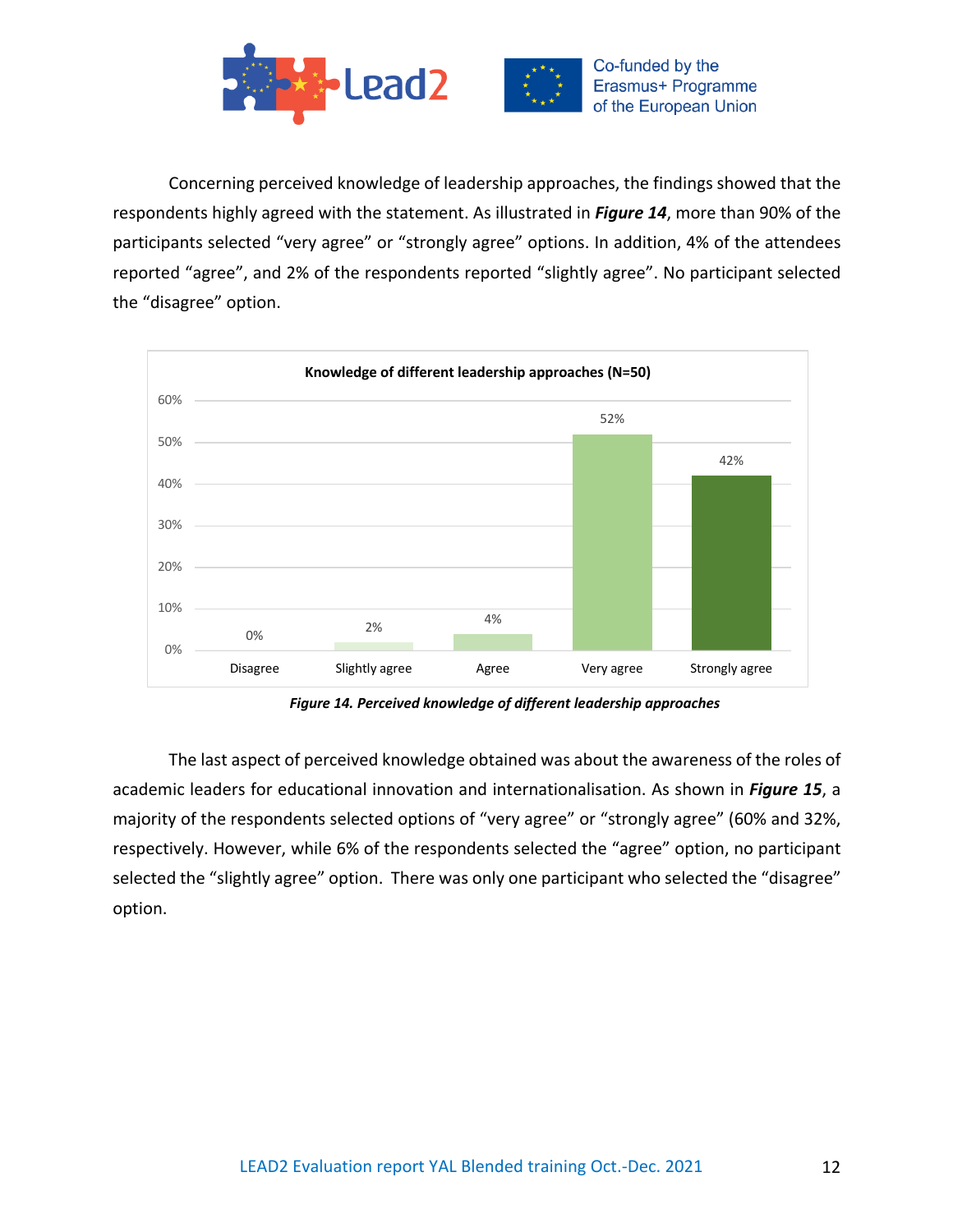



*Figure 15. Awareness of the roles of leaders for educational innovation and internationalisation*

Consistent with the frequency analysis, the descriptive analysis indicated that the blended training course was highly effective on improving attendees' knowledge of academic leadership and university governance (*Table 3*). Interestingly, the most highly rated item was "understanding of different leadership approaches with a mean of M= 4.34 (SD= .65) while the two items "Understanding challenges academic leaders are facing" and "Awareness of the roles of leaders for educational innovation and internationalization" got the lowest mean of M= 4.20 (SD= .78) and M= 4.20(SD= .72).

| М    | SD  |
|------|-----|
| 4.26 | .63 |
|      |     |
| 4.20 | .78 |
| 4.34 | .65 |
| 4.20 | .72 |
|      |     |
|      |     |

*Table 3. Mean and standard deviations for perceived knowledge obtained after the training course*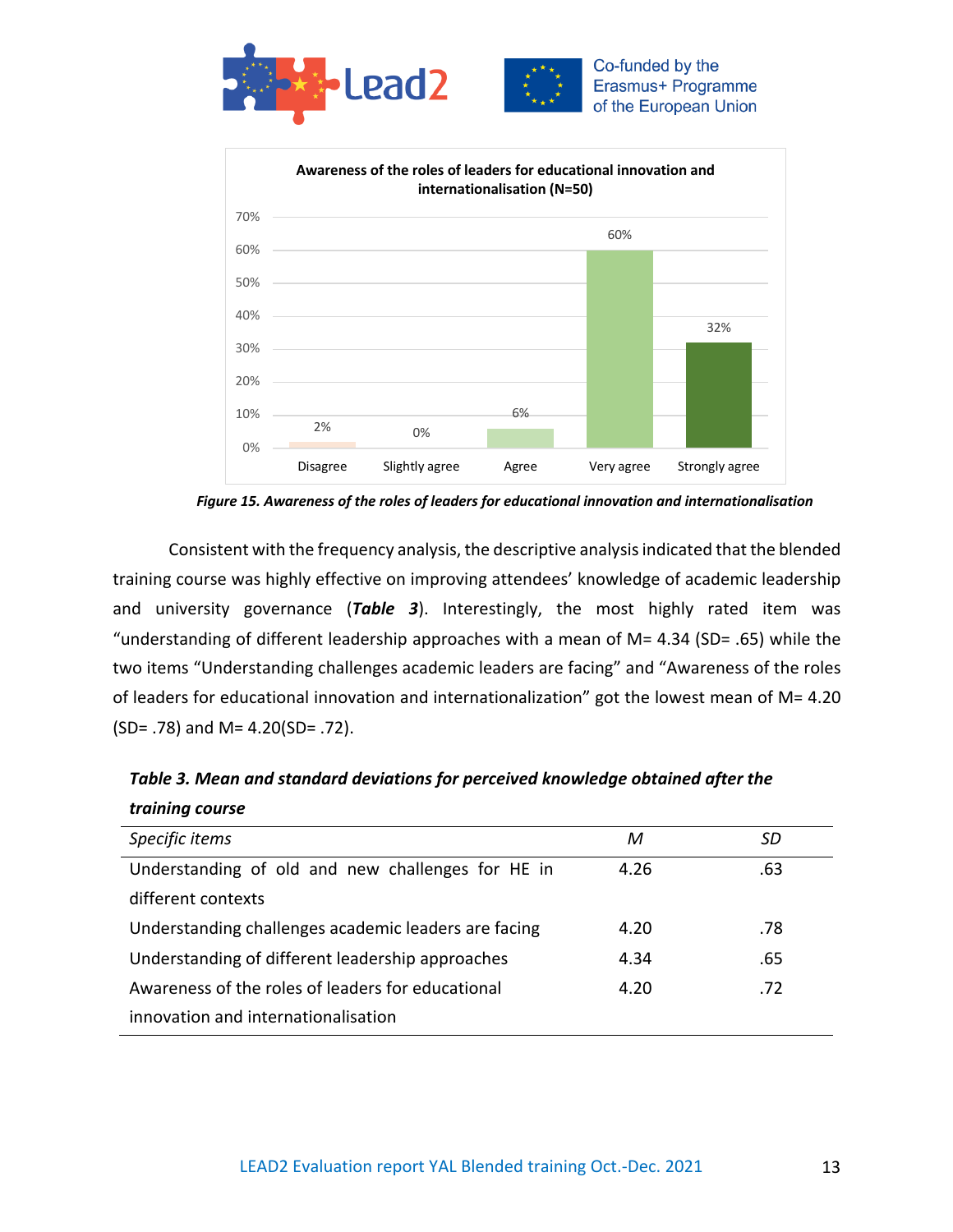



### *2.2.4. Perceived skills obtained after the blended training course*

Four items were asked to evaluate perceived skills obtained after the blended training course, including skills to address the challenges within the institution, sharpening academic leadership skills, having more skills and strategies in developing personal leadership styles, and confidence towards engagement with colleagues to achieve academic visions. All of these aspects were predominantly evaluated with the "very agree" and "strongly agree" options.

Concerning the first aspect of the perceived skills, participants were asked to what extent the blended training course enhanced skills in addressing challenges within institutions. It is significant from *Figure 16* a substantial majority of attendees expressed a high level of skill developed. To be specific, the most frequently selected options are "very agree" and "strongly agree" (44% and 30%, respectively). While 18% of the attendees selected the "agree" option, 6% of the respondents selected the "slightly agree" option. There was only one survey respondent who selected the "disagree" option.



*Figure 16. Developed skills in addressing challenges within institutions*

Survey participants were asked to assess how the course contributed to sharpening academic skills as an academic leader. As can be seen in *Figure 17*, most of the participants selected "very agree" or "strongly agree" options (42% and 36%, respectively). While 14% of the respondent chose the "agree" option, 4% of the attendees selected the "slightly agree" option, and 4% reported "disagree".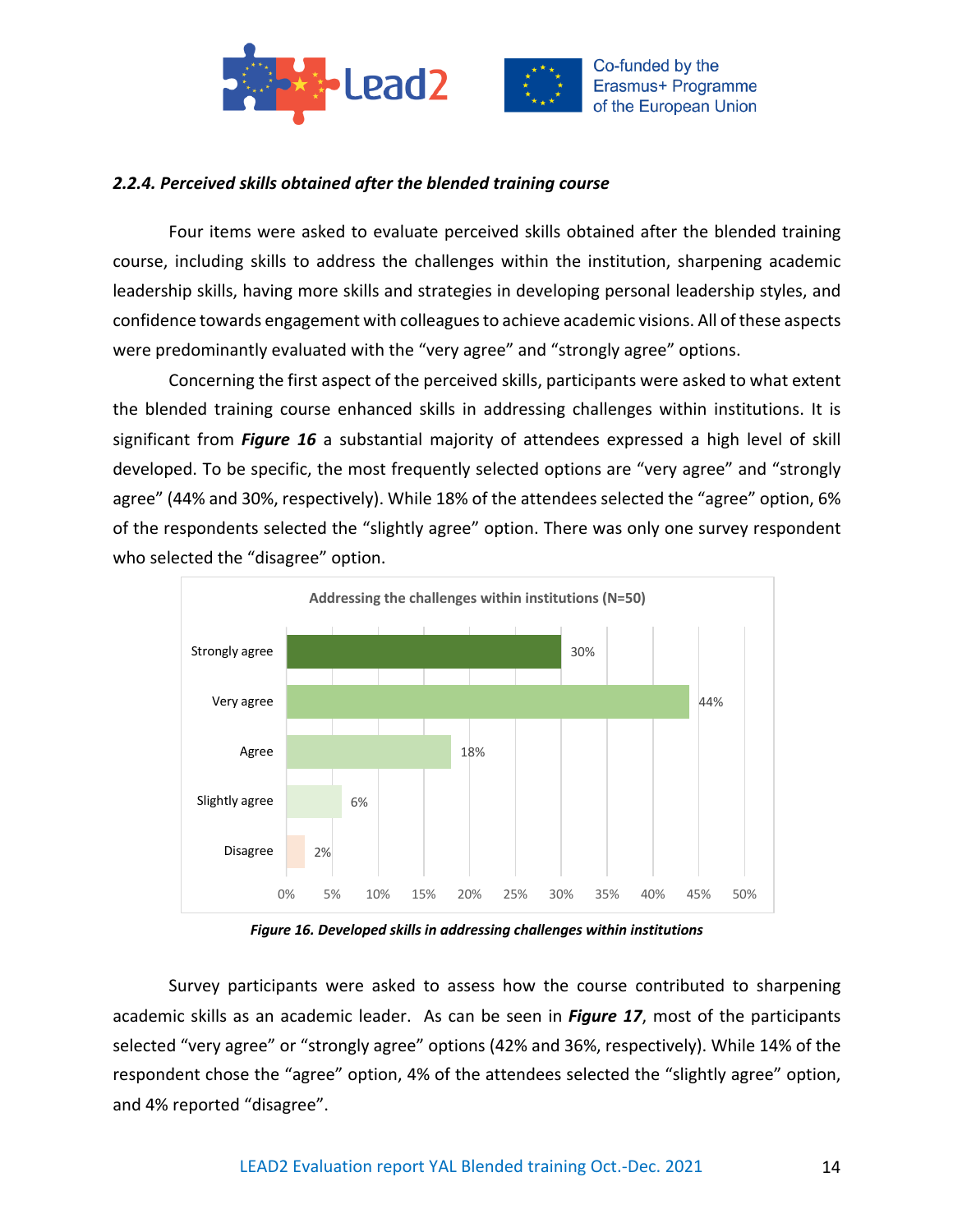



*Figure 17. Sharpening academic skills as an academic leader*

Participants were asked to evaluate the practical significance of the course in terms of skills and strategies in developing personal leadership styles. The results are displayed in *Figure*  18. Significantly, the majority of the participants very agreed or strongly agreed that the course contributed to enhancing more skills and strategies in developing personal leadership styles (86%). In addition, 12% of the respondents selected the "agree" option. While no participant in the sample selected the "slightly agree" option, there was 1 respondent who selected the "disagree" option.



*Figure 18. Having more skills and strategies in developing personal leadership styles*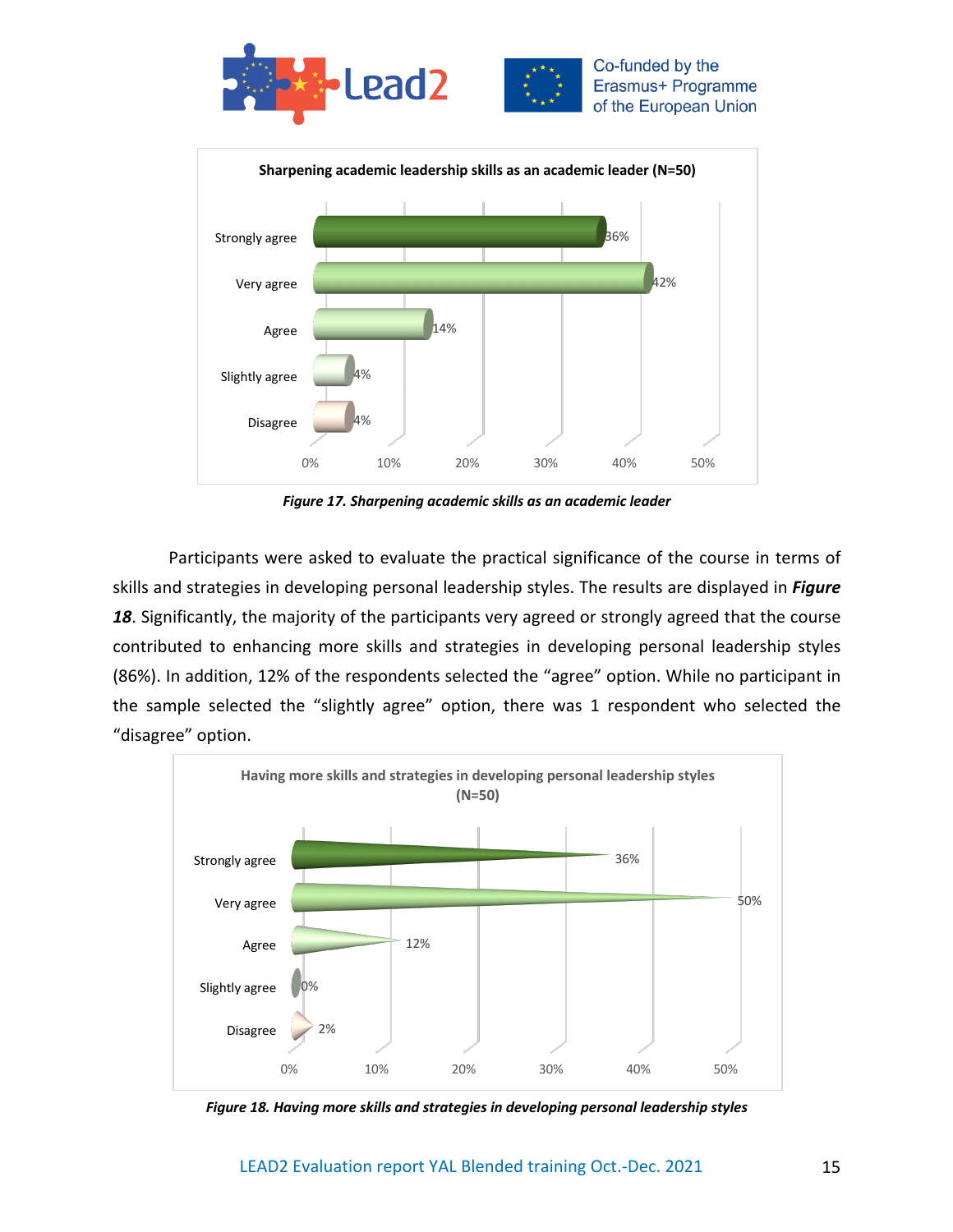



Concerning the last aspect, participants were asked to what extent the course helped them be more confident about engaging colleagues to develop and achieve academic vision within the institution/ faculty. Figure 19 indicates that 50% of the attendees reported "very agree", 32% of the attendees reported "strongly agree", and 14% of the attendees reported "agree". One participant in the sample selected the "slightly agree" option, and one participant selected the "disagree" option.



*Figure 19. Perceived skills in engaging colleagues to develop and achieve academic vision within institution/faculty*

Accordingly, the descriptive analysis indicates similar result as the mean scores were high to be considered as the sign of high agreement perceived for each item with the lowest mean of M= 4.00 (SD= .95) achieved for "Developed skills in addressing challenges within institutions".

*Table 4. Mean and standard deviations for perceived skills developed after the training course*

| Specific items                                                | М    | SD  |
|---------------------------------------------------------------|------|-----|
| Developed skills in addressing challenges within institutions | 4.00 | .95 |
| Sharpening academic skills as an academic leader              | 4.02 | .96 |
| Having more skills and strategies in developing personal      | 4.18 | .80 |
| leadership styles                                             |      |     |
| Perceived skills in engaging colleagues to develop and        | 4.08 | .85 |
| achieve academic vision within institution/faculty            |      |     |
|                                                               |      |     |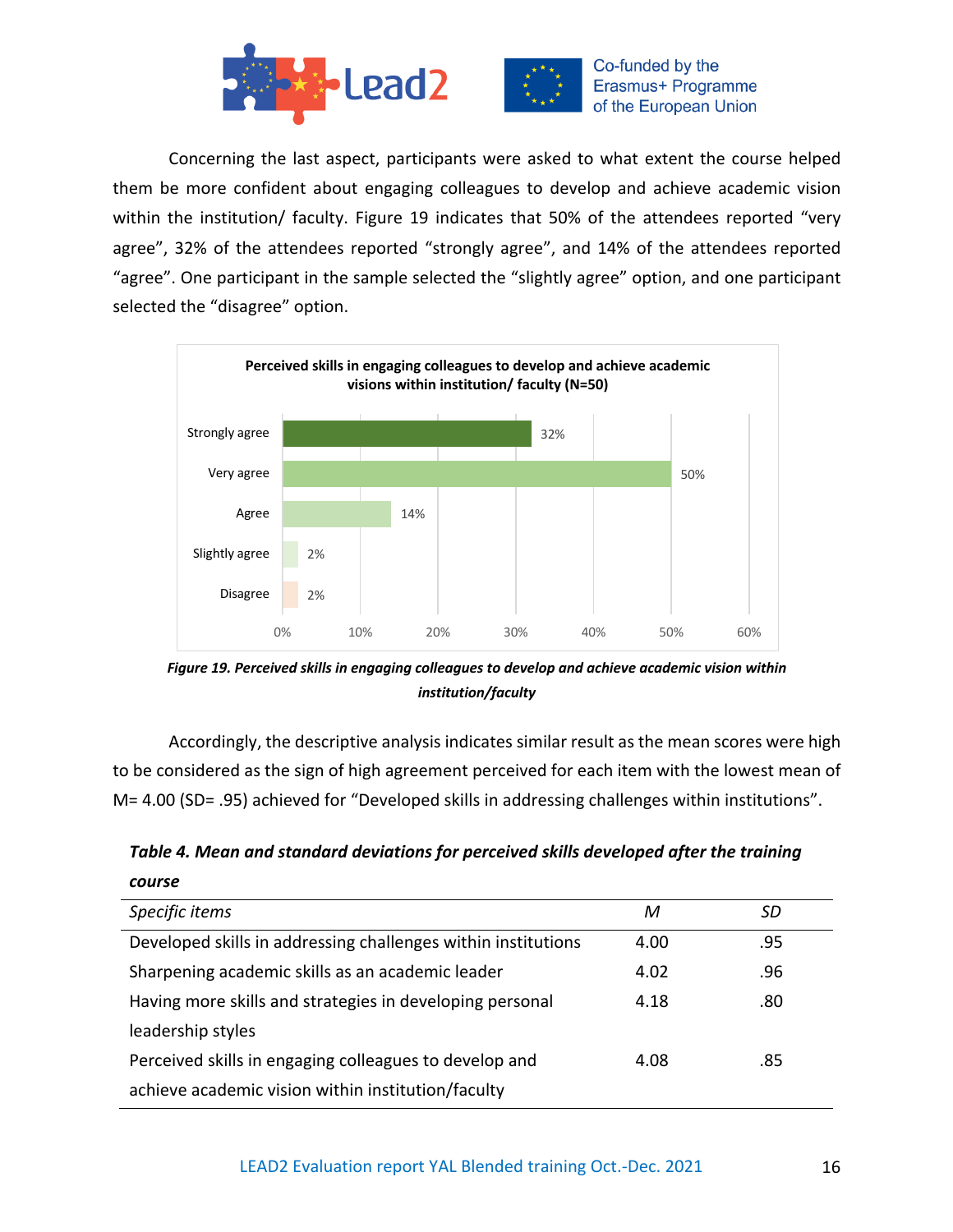



# **2.3. Results from the open-ended questions and participants' self-reports (motivation, reflections, satisfaction and reported impact)**

# 2.3.1 Motivation to join the YAL blended training

Participants were also asked about their motivations to join the training program (data obtained from the registration forms of the LEAD2 training program). Answers were variate; However, three main motivations were identified: to improve my management skill, to develop one's own career pathway, to gain leadership knowledge. Below some responses that illustrate these motivations.

> *Learn to understand the basic qualities and competencies of the young academic leaders, to understand the challenges of young academic leaders and new and innovative coping strategies, and be able to develop initial personal development pathways and development strategies. (37, female)*

> *The main motivation for participating in this young academic leadership training programme is to improve my management skills as a postgraduate supervisor (36, male)*

> *I hope to enhance my knowledge and skills through the training by improving my abilities in four main areas: self-awareness, management skills, practice and leadership. (36, female)*

> *To enhance academic leadership, particularly curriculum leadership and management leadership. (33, female)*

> *After being as a student and in ideological and political education, I came back to the professional team of education, but I feel that my professional knowledge is a bit weak, and I am currently a doctoral student in the academic department. In order to develop and improve academic skills, I would like to receive guidance in the training programme and find my own development path. (40, female)*

> *As the Deputy Director of the International Department, I would like to learn about the leadership to help me do my job better; I have recently applied for a project in the area of information technology leadership for teachers and would like to learn more about leadership in a more systematic way (30, male)*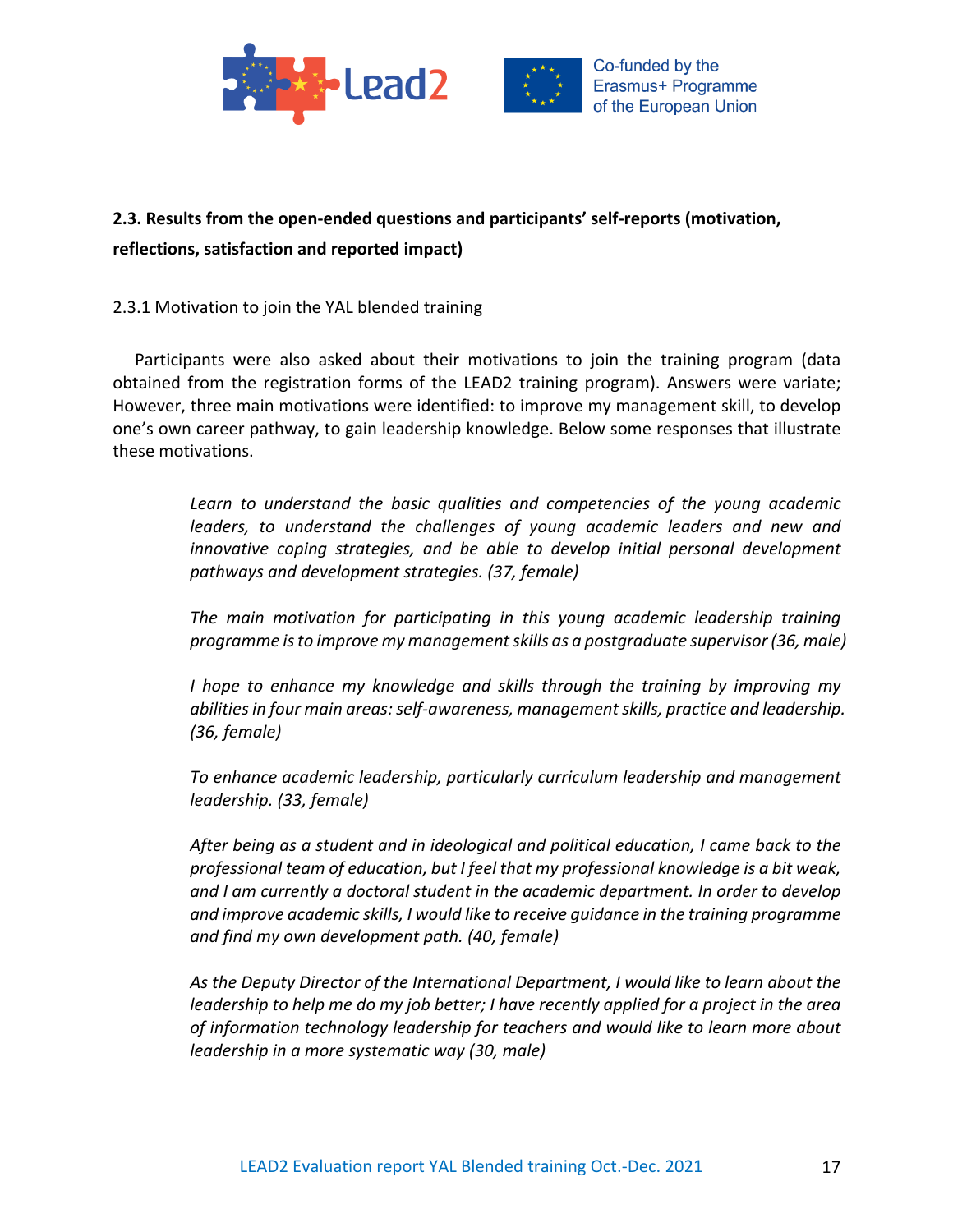



2.3.2 Reflections, satisfaction and perceived impact of the YAL training

#### *Participants' reflections of the YAL blended training & learning achievements*

Participants were asked to report their reflections of the YAL blended training & learning achievements on improving their own leadership practices after the training program. The reported uniqueness and key achievements include 'the uniqueness of leadership development and academic networking', 'the achievement in personal growth', 'the connections between theories and practices', 'peer learning and contextualized professional development'. Some answers that illustrate these perspectives are shown below.

> *…...One of the outstanding advantages of the LEAD2 project in my opinion is grouping all the participants into several smaller groups and giving everyone a chance to speak and express. This has supported us to concentrate on the learning content, have sufficient group communications, and summary reporting. During the two-month of the YAL program, I participated in the whole process, actively spoke, and played multiple roles such as group leader, spokesperson, and note taker. This collaboration form has helped me to practice my ability of expression, communication and summarization.* (the uniqueness of leadership development and academic networking) *(26, male)*

> *I have learned and gained a lot during this YAL training program. On the one hand, I got to know many young lecturers from colleges and universities all over the country through the training course, and the exchange of ideas and exchanges with them made me deeply feel that I have insufficient understanding on the issue of youth academic leadership. Especially with regard to the cognition and recognition of the identity of academic leaders, the experience sharing and exchange of opinions of many colleagues, especially several outstanding young lecturers of Tongji University, gave me a lot of tips during the training class: The conscious training of young academic leaders is a Necessary, because only consciously cultivated, it is possible to develop leadership literacy in a targeted manner from the beginning, not just an accidental phenomenon of individual ability development.* (Academic networking, peer learning and contextualized professional development) *(33, female)*

> *It was a great honor to participate in the Young Academic Leadership Training Program and to take part in throughout the program as a group facilitator. This program turned out to be very impactful in many ways, allowing me to understand for the first time the differences between the academic research models in China and Europe, and also to meet many academic partners, which will be an exceptionally valuable asset in my future academic path.* (The connections between theories and practices) *(26, female)*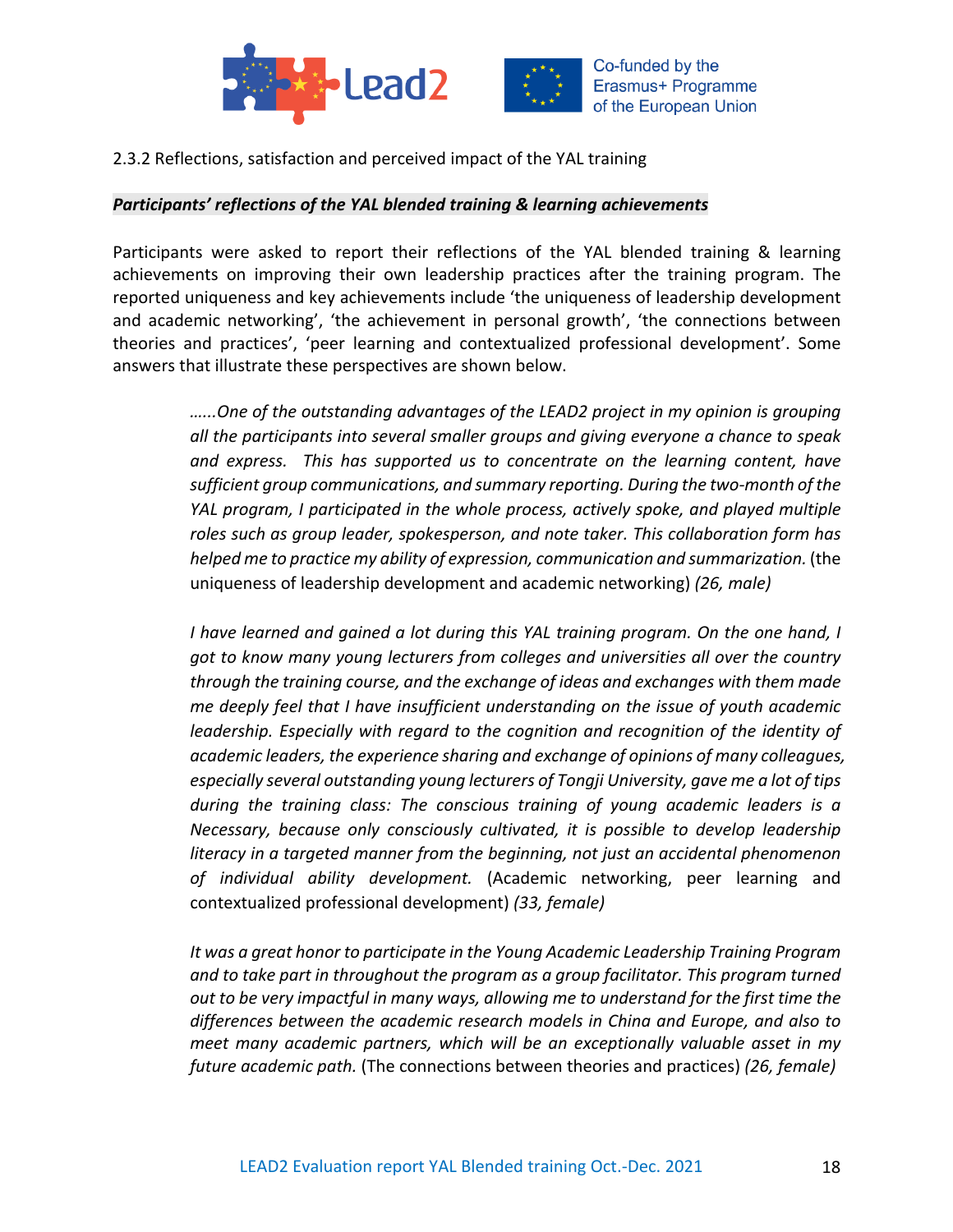



*One word I would like to use is "growth". I would like to share my personal academic leadership development and growth in terms of the three sections of each course: regarding knowledge section, through the online platform course, I have gained a deeper understanding of academic leadership, academic leadership theory, leadership styles, young academic leadership, globalization and internationalization, internationalization of leadership and virtual internationalization, and comparison of Chinese and foreign academic leadership; in terms of the links section, through the links section, my understanding of academic leadership and how to improve it was enriched by the knowledge sharing of professors and scholars from Chinese and foreign universities, and the links generated by the intense group discussions with the group teachers; in terms of the application section, after each session, I applied what I had learned to my actual study and working life, and constantly reflected and improved that. After the training I received from the LEAD2 project, I have gone from being a timid student to being able to speak my mind, talk freely with the teachers and leaders of the university, and to integrate the leadership knowledge I have learnt into my life.*  (The achievement in personal growth) *(26, female)* 

*The LEAD2 training program introduced me for the first time to the concept of academic leadership and the stories of many scholars who developed or demonstrated their academic leadership. In the speeches of many academic leaders, I perceived that interdisciplinary study experiences and different levels of academic leadership experiences are the "resources" and assets for them to become senior academic leaders, and that academics are the prerequisites for them to be recognized by their peers and supported by their colleagues as academic leaders (*The connections between theories and practices*).* 

*According to their experience, shifting the focus of academic research to the applied and integrated academic field, i.e., the field that combines academic and practical management, is one of the paths to achieve academic development and leadership improvement at the same time. Certainly, I was more exposed to young academic leaders in the course of the LEAD2 program. They were either new to the workforce, facing the demands and challenges of academic publication, assessment, teaching, and time management, or current master's and doctoral students who will be entering the academic path in the near future. Interacting with them made me feel like I found a sense of belonging because I was facing the same challenges as they were, and some of the dilemmas that new faculty I was happy to learn from their experiences, as I faced the same challenges as they did. Some of the dilemmas faced by the new faculty members were able to provide me with the experience or inspiration.* ( The achievement in personal growth)

*More importantly, the connections that the young academic leaders made with each other were a support to each other and gave us more motivation to continue on our academic path. (*Peer learning and contextualized professional development*)* (*26, female*)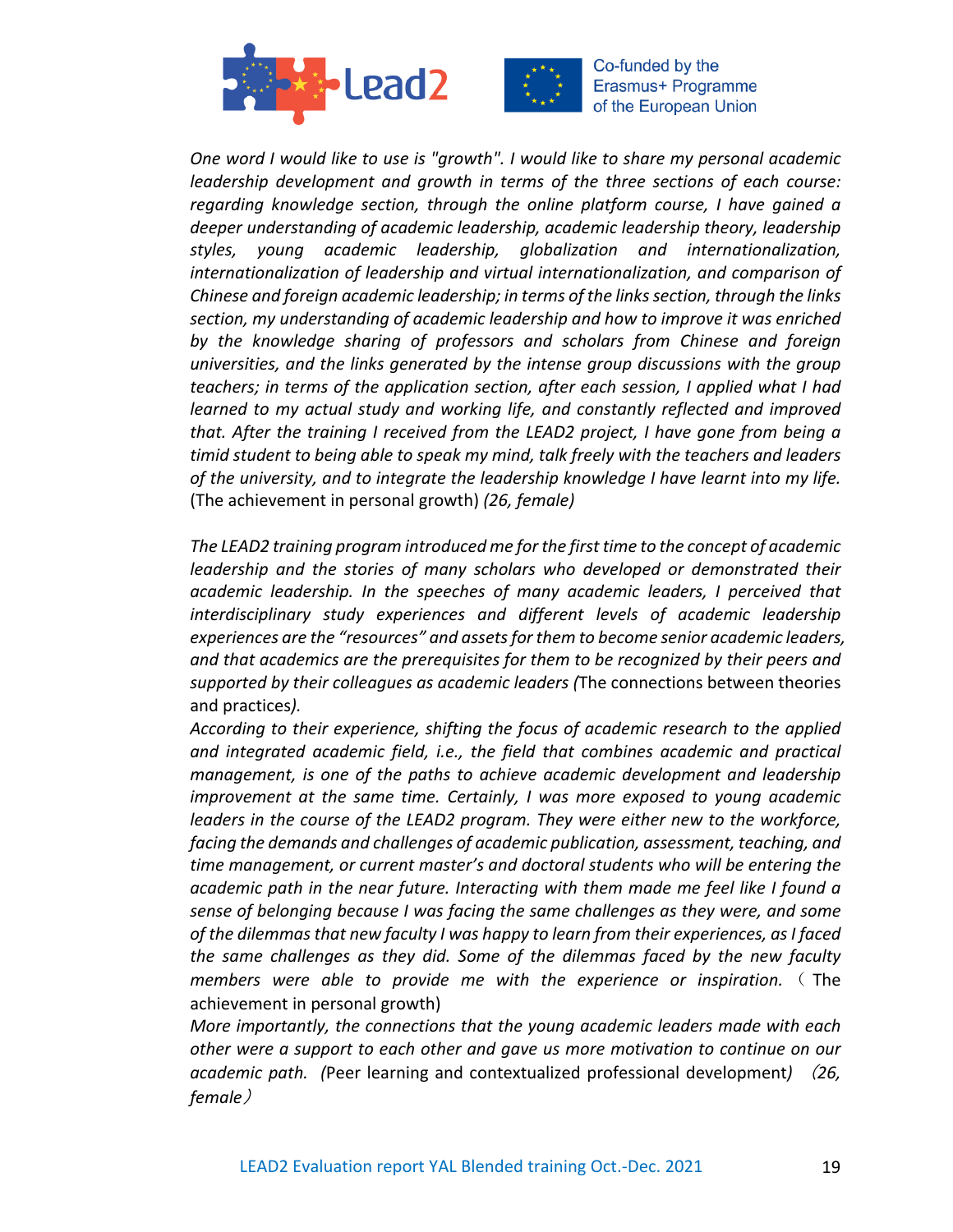



### *Participants' satisfaction with the YAL blended training*

Participants were asked about their satisfaction with the training program. The satisfaction includes aspects such as the 'blended training format', 'the interactive nature of the blended training', 'the rich content and the exchanges from the experts and participants. Some answers that illustrate this perspective are shown below.

> *It was a great honour for me to attend this training, where I learnt not only the theoretical knowledge of university governance and academic leadership, but also gained a lot of experience and skills in conducting academic research and applying for projects. Thanks to the LEAD2 project team for providing us with a valuable online learning platform and offline networking opportunities.* (Blended training format) *(31, female)*

> *I think this project has one of the biggest characteristics, which is different from other MOOCs I have participated in. The LEAD2 YAL program combines live online lectures with the Canvas platform, classroom learning, after-class review, practices and assessments. The YAL program also has a very user-friendly discussion section on the platform, which provided a way for those who speak less in the live lectures to express themselves on the MOOC platform. Such a setting is very novel and practical. This interactive learning also has made me look forward to our live lectures every Monday during the whole process* the. (The interactive nature of the blended training) *(26, male)*

> *The first excellence is regarding the system set up for online teaching and exchanges sessions. Based on my previous online learning experience, online courses are often prone to insufficient flexibility and low participant motivation. However, each lecture of the LEAD2 YAL training program has arranged a group discussion session to mobilize the enthusiasm of all participants. The program has also designed functions such as group note taker, group coordinator, group speaker, and group leader according to the personal characteristics of each member. The entire virtual organization of the training program is organized very well and allows us to feel the excellent planning of the YAL program and the competences of all project coordinators. In my view, all training participants who joined the YAL program highly appreciated the organization of the training and the quality of the courses. The participants highly commented that: every discussion session is an exchange and collision of ideas, an excellent combination of theories and practices, with a lot of learning gains. The meaningfulness and effectiveness of the YAL training program is tremendous and far-reached.* (The interactive nature of the blended training) *(24, female)*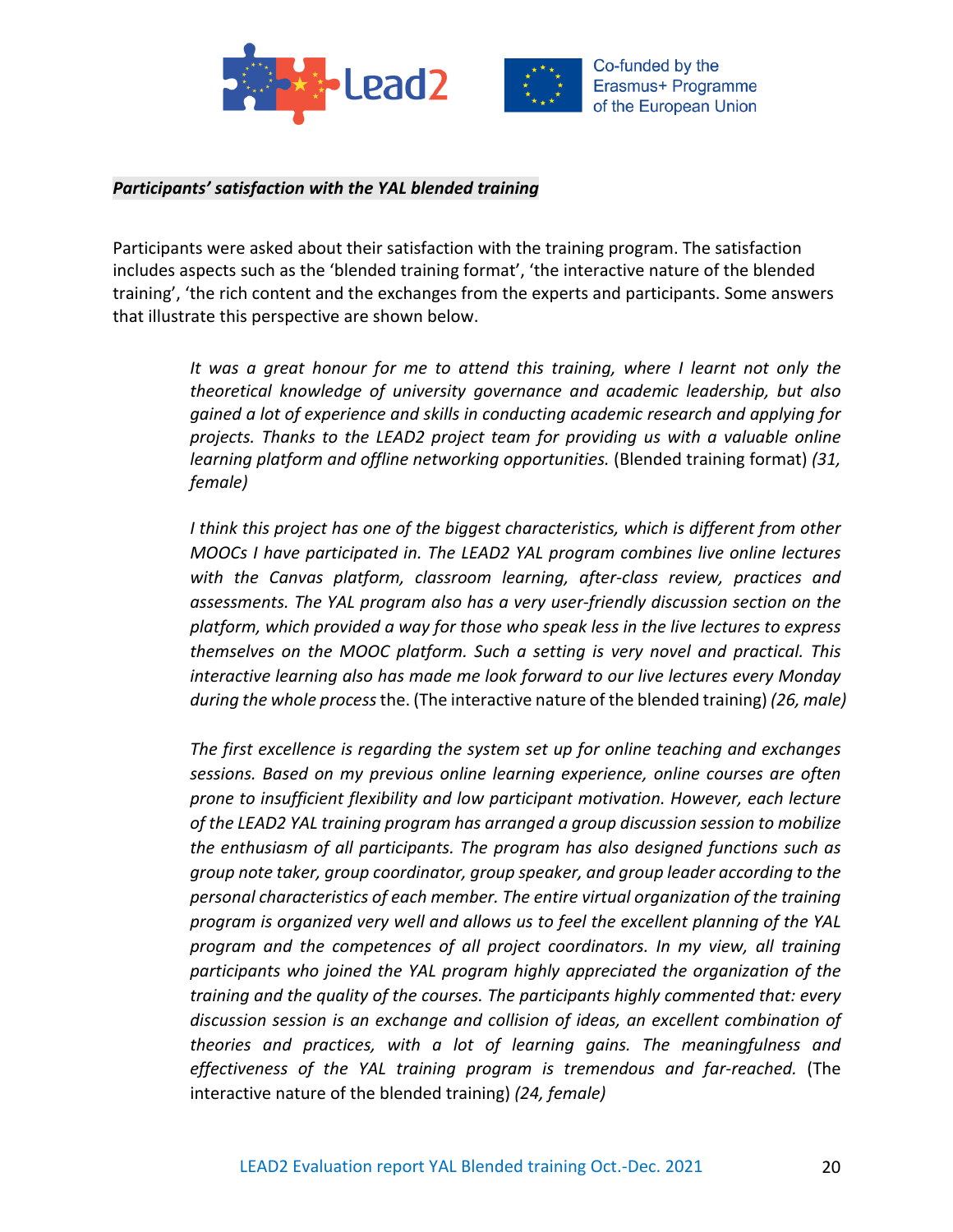



*The LEA2 project and the YAL training program not only allowed me to get to know some lovely classmates and peers from other universities and institutions, but also supported us to established a deep friendship with the friends of our own institution through the exchange of the training courses and activities. Every member actively learns, communicates, exchanges and talks with each other, making these two months of learning and sharing much more happier and vivid!* (The interactive nature of the blended training) *(25, female)*

*Through the exchanges of each course, I have a deeper understanding of higher education, such as some promotion mechanisms in colleges and universities, the challenges and pressures faced by young teachers, and some very detailed assessment standards in the promotion or exit systems, which I did not have the knowledge before. On the one hand, these exchanges helped me understand the academic ecology of universities and deepened my understanding of the higher education sector. On the other hand, it also helped me understand what issues young scholars in universities are concerned about. This is a great learning gain for me, especially the benefits from the two offline exchange sessions. What impressed me most was that a professor at the Kunming exchange session who talked about the international communication of education. I suddenly felt that a new door was opened. I suddenly realised that my major learned at university has a great cohesion with education.* (The rich content and the exchanges from the experts and participants) *(25, female)*

*I personally feel that the learning effect of the YAL program is better than the previous online training I experienced. Why the YAL program has a better effect? The reason lies in the well-designed and well-organized management of the training program. Each learning theme and content, the design of the group discussion topics, and the consistence of the organization have brought the effectiveness. …...The organizers' care and dedication have brought a lot of positive influence and effect for all training participants. This experience also gave us some enlightenment and insights on how to improve the effectiveness of online training. It is not enough to simply do a good job in the design of teaching and training, integrating actively real-time communication and interactions in the training, and give clear feedback on the teaching and training content is very important, especially the one-on-one coaching sessions. These elements conveyed positive influence on the training participants.* (The rich content and the exchanges from the experts and participants) *(27, male)*

### *Participants' reported impact of the YAL blended training*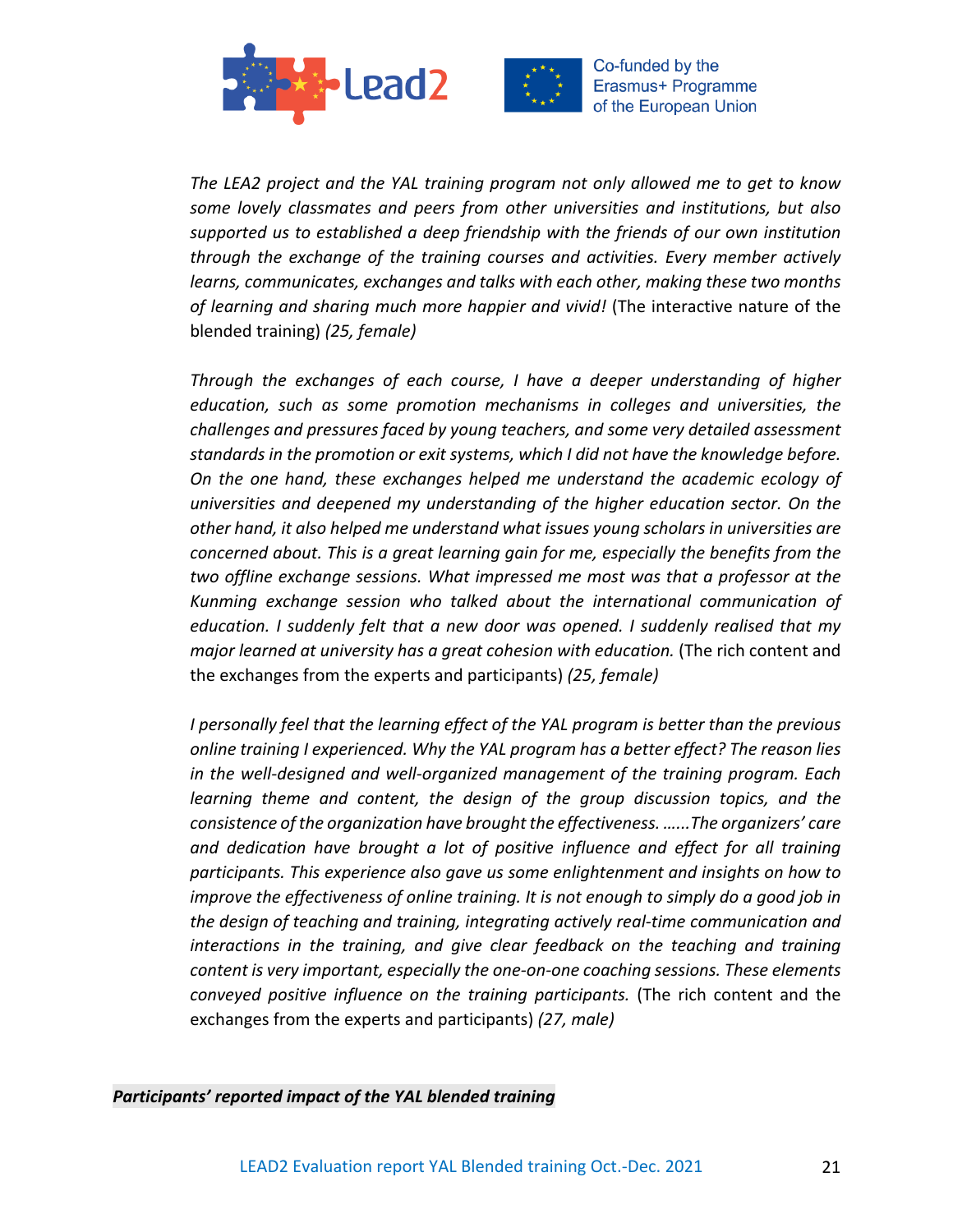



Participants were asked to report their perceived impact on them after the training program. The perceived impact includes for example 'increased knowledge and understanding of academic leadership', 'enhanced competences', 'broadened vision' and 'strengthened academic networks'. Some answers that illustrate the impact are shown below.

> *I especially have a clear definition of the core competence and literacy required by the learning theme, that is, "Youth Academic Leadership". After all, conceptual ambiguity is the main reason why academic leadership growth cannot be consciously and spontaneously undertaken in the first place. After clearly defining such a problem, I have a full understanding of the core growth points and necessary qualities of selfgrowth, and my future growth and development will be more targeted. This has also raised a level in my cognition.* (Increased knowledge and understanding of academic leadership)

> *I used to be busy with specific development goals at the scientific research and teaching level, and the goal of "academic leader" gave me the opportunity to jump out of the perspective of ordinary young instructors and let me I took it to a higher level to think about my entire career path.* (Broadened vision) *(33, female)*

> *I have deepened my understanding of leadership theories and styles and academic leadership qualities and competencies at the theoretical and methodological level. By studying the strengths and limitations of many different theories and styles, I have gained a fuller and more comprehensive grasp of leadership. Often my understanding of things and phenomena can be at the paranoid end of the spectrum due to the limitations of my mind and senses. During my doctoral training, I have also experienced a shift from an obsession with a particular theory or approach to a coherent understanding of multiple theories or approaches. Therefore, another reward of attending this LEAD2 training course is the extension and broadening of my knowledge system and the development of a growth mindset.* (Increased knowledge and understanding of academic leadership) *(31, female)*

> *I have also given myself three goals for my future academic leadership development: first, to get down to business and do good academic research to enhance my core competencies. One of the important components of academic leadership is academic competence, so this is my most important goal at this stage. Secondly, I will continue to be open and willing to learn and communicate, participate in more academic activities and international exchanges, seek experience from the seniors, and build my own academic team. Thirdly, whether in my current capacity as a student or in my future capacity as a teacher in a university, I will make the connection between theory*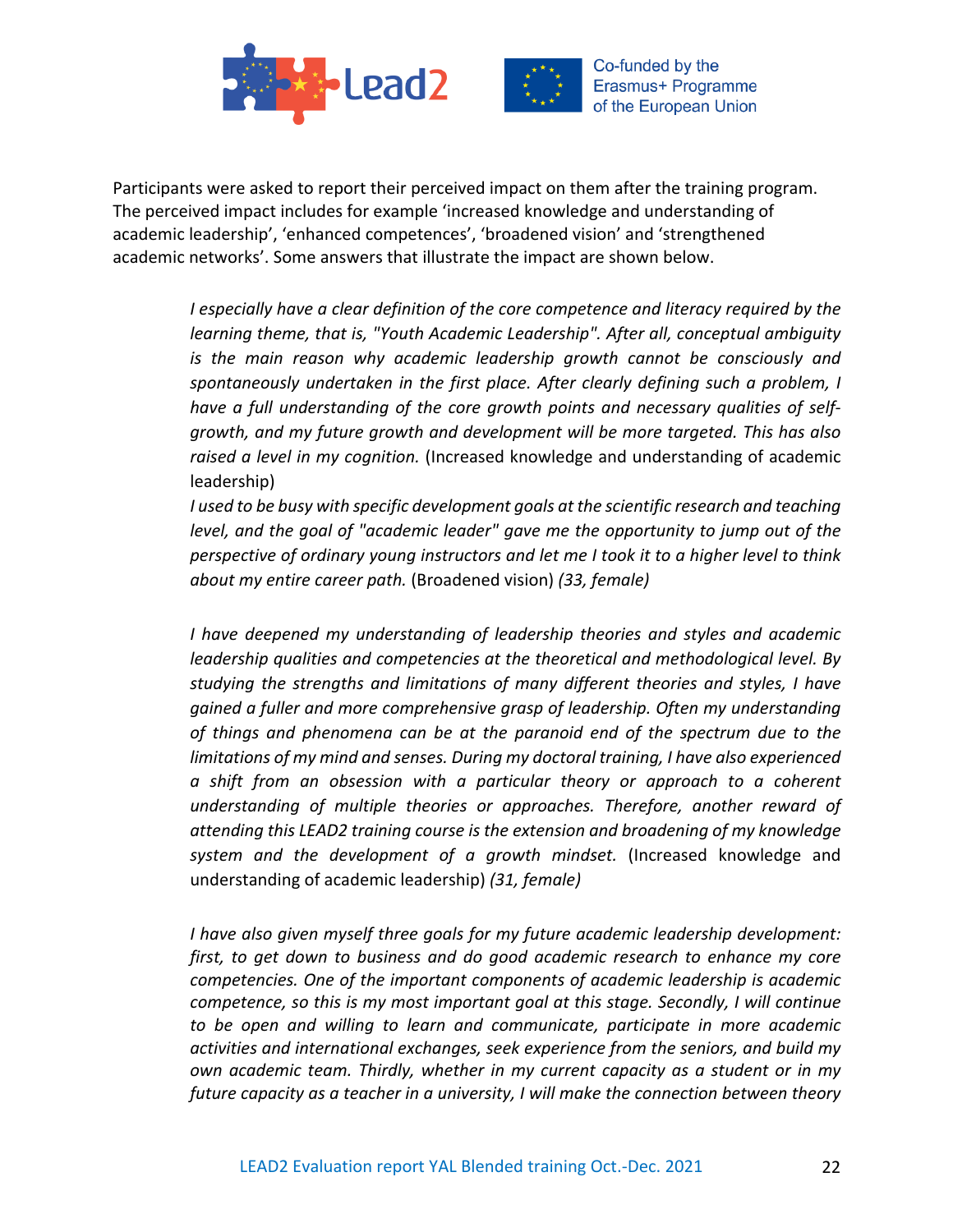



*and practice to facilitate the growth of my personal academic leadership. (Enhanced competences) (26, female)*

*I have gained the sharing of national and international experiences on young academic leadership, which has provided me with useful references for my next practice. I remember that a professor from London Business School once shared with me that he preferred the term "time leadership" to "time management", the main difference between the two is that management is about doing things right, whereas leadership is about choosing to do the right thing. I think looking back on the two months of LEAD2 training, each session has been filled with senior academics sharing their valuable experience, which has provided us young academics with a guide to action on how to better coordinate and balance life and work and other challenges from the environment and develop academic leadership.* (Enhanced competences) *(31, female)*

*The LEAD2 project gave me the opportunity to meet and know a lot of scholars and a*  valuable opportunity to learn from everyone and reflect on myself. This program not *only gave me knowledge and expanded my academic network, but also gave me insight into the operation of European academic projects, and I saw what I should continue to learn inspired by the LEAD2 project. Once again, I would like to thank the LEAD2 project for offering me the opportunity to participate and contribute in the program. I wish the LEAD2 project a good success!* (Strengthened academic networks) (*26, female*)

### **III. CONCLUSION**

Taken together, the results based on close-ended questions and open-ended questions showed that the first blended training program addressed to young academic leaders was remarkable satisfactory in terms of its overall quality, contribution to the knowledge, skills developed, and the degree of fulfilling the expectations.

The findings based on close-ended questions showed high satisfaction with the training course perceived by participants. A majority of the respondents very or extremely agreed to introduce the course to their colleagues. In terms of quality of the course content, participants highly agreed that the course content effectively challenged them to think which indicates high quality of the course content. In addition, most of the participants reported that the course assignments were interesting and stimulating and the training topics were up-to-date with the developments in the field.

Concerning perceived knowledge obtained after the training course, most of the respondents very or extremely agreed that the course helped them to better understand old and new challenges for higher education in different contexts as well as gain better knowledge of challenges that academic are facing. A majority of the respondents reported that the course